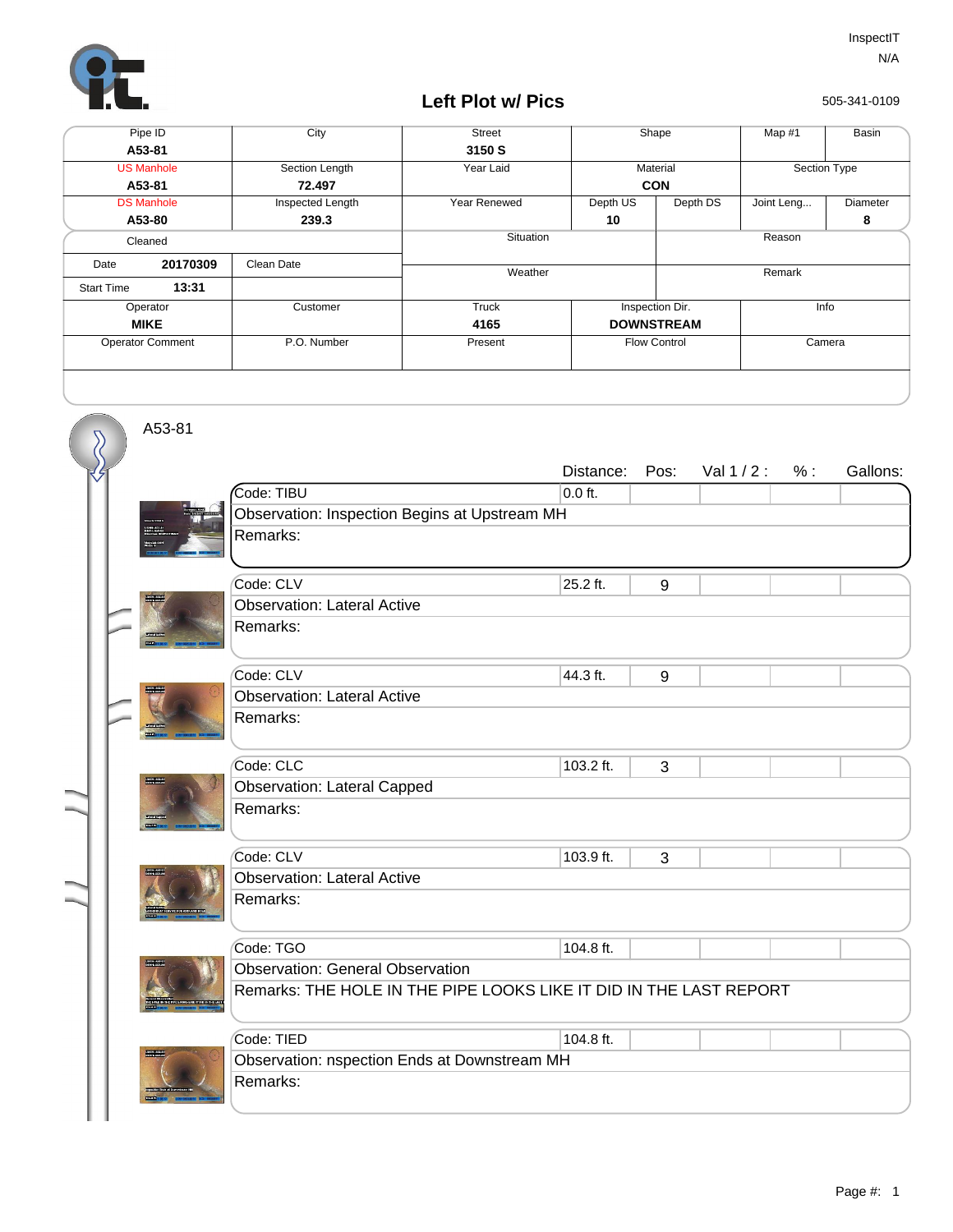

## **Left Plot w/ Pics**

505-341-0109

| Pipe ID<br>A53-81                      |                         | City                                      | <b>Street</b><br>3150 S |                 | Shape               | Map #1     | Basin        |  |  |  |
|----------------------------------------|-------------------------|-------------------------------------------|-------------------------|-----------------|---------------------|------------|--------------|--|--|--|
| <b>US Manhole</b>                      |                         | Section Length                            | Year Laid               |                 | Material            |            | Section Type |  |  |  |
| A53-81                                 |                         | 72.497                                    |                         |                 | CON                 |            |              |  |  |  |
| <b>DS Manhole</b><br>A53-80<br>Cleaned |                         | <b>Inspected Length</b>                   | Year Renewed            | Depth US        | Depth DS            | Joint Leng | Diameter     |  |  |  |
|                                        |                         | 239.3                                     |                         | 10              |                     |            | 8            |  |  |  |
|                                        |                         |                                           | Situation               |                 |                     | Reason     |              |  |  |  |
| 20170309<br>Date                       |                         | Clean Date                                | Weather                 |                 |                     | Remark     |              |  |  |  |
| 13:31<br><b>Start Time</b>             |                         |                                           |                         |                 |                     |            |              |  |  |  |
| Operator                               |                         | Customer                                  | <b>Truck</b>            | Inspection Dir. |                     |            | Info         |  |  |  |
| <b>MIKE</b>                            |                         |                                           | 4165                    |                 | <b>DOWNSTREAM</b>   |            |              |  |  |  |
|                                        | <b>Operator Comment</b> | P.O. Number                               | Present                 |                 | <b>Flow Control</b> |            | Camera       |  |  |  |
|                                        |                         |                                           |                         |                 |                     |            |              |  |  |  |
|                                        |                         | Code: CLV                                 |                         | 167.8 ft.       | 3                   |            |              |  |  |  |
|                                        | <b>BULLET</b>           | <b>Observation: Lateral Active</b>        |                         |                 |                     |            |              |  |  |  |
|                                        |                         | Remarks:                                  |                         |                 |                     |            |              |  |  |  |
|                                        |                         |                                           |                         |                 |                     |            |              |  |  |  |
|                                        |                         | Code: YCM                                 |                         | 169.3 ft.       | $9 - 2$             |            |              |  |  |  |
|                                        |                         | <b>Observation: Crack Multiple</b>        |                         |                 |                     |            |              |  |  |  |
|                                        |                         | Remarks:                                  |                         |                 |                     |            |              |  |  |  |
|                                        |                         |                                           |                         |                 |                     |            |              |  |  |  |
|                                        |                         | Code: YCC                                 |                         | 217.0 ft.       | $12 - 8$            |            |              |  |  |  |
| <b>BROWNER</b>                         |                         | <b>Observation: Crack Circumferential</b> |                         |                 |                     |            |              |  |  |  |
|                                        |                         | Remarks:                                  |                         |                 |                     |            |              |  |  |  |
|                                        |                         |                                           |                         |                 |                     |            |              |  |  |  |
|                                        |                         | Code: MRS                                 |                         | 232.9 ft.       | $3 - 6$             |            |              |  |  |  |
| <b>BRUGHASS</b>                        |                         | Observation: Roots slight                 |                         |                 |                     |            |              |  |  |  |
|                                        |                         | Remarks:                                  |                         |                 |                     |            |              |  |  |  |
|                                        |                         |                                           |                         |                 |                     |            |              |  |  |  |
|                                        |                         | Code: MRS                                 |                         | 239.3 ft.       | $4 - 8$             |            |              |  |  |  |
|                                        | <b>BUSINESS</b>         | Observation: Roots slight                 |                         |                 |                     |            |              |  |  |  |
|                                        |                         | Remarks:                                  |                         |                 |                     |            |              |  |  |  |
|                                        |                         |                                           |                         |                 |                     |            |              |  |  |  |
|                                        |                         |                                           |                         |                 |                     |            |              |  |  |  |

A53-80

∜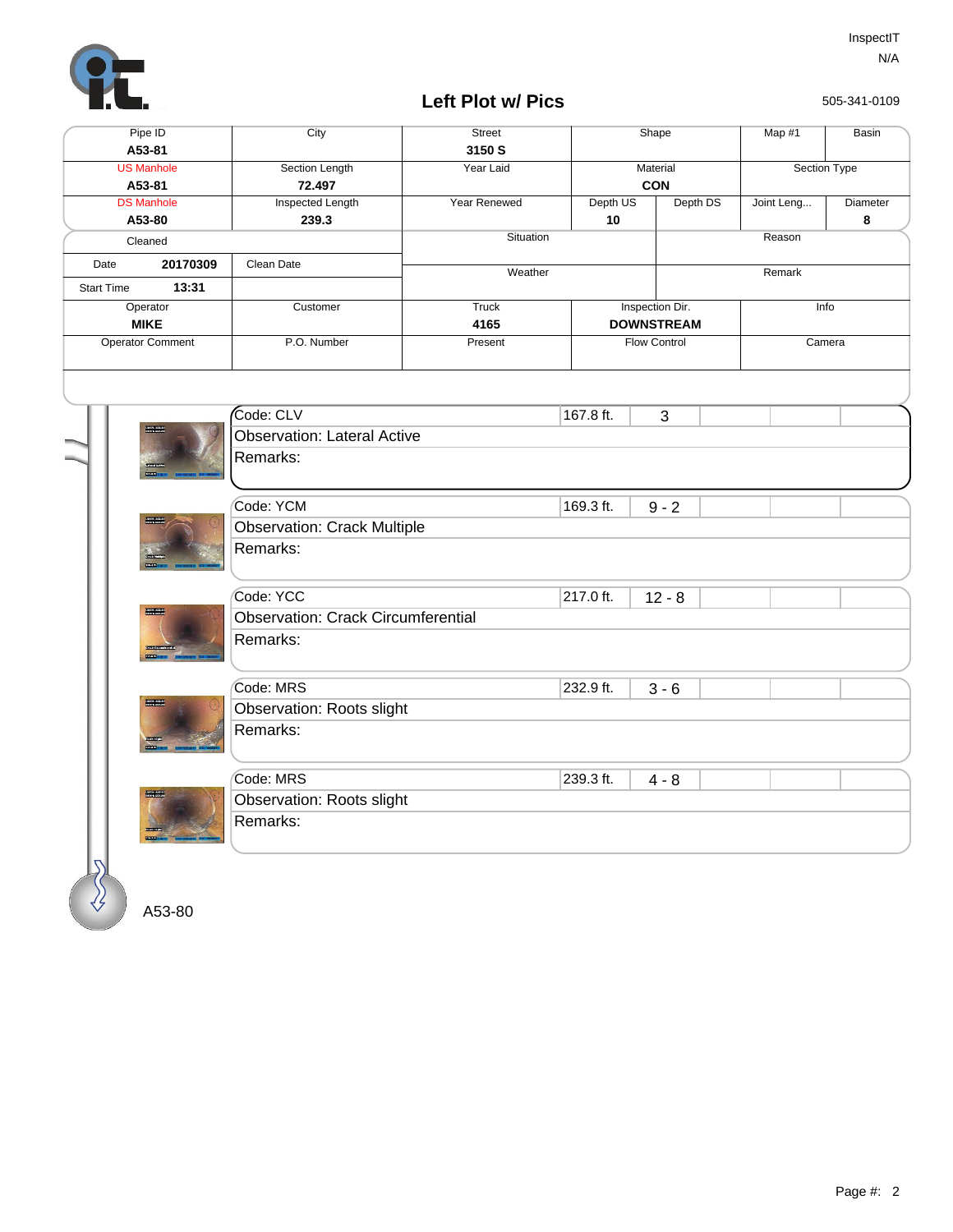

| Pipe ID<br>A53-81<br><b>US Manhole</b><br>A53-81<br><b>DS Manhole</b> | City<br>Section Length<br>72.497 | Street<br>3150 S<br>Year Laid |                     | Shape                   | Map #1       | Basin    |  |
|-----------------------------------------------------------------------|----------------------------------|-------------------------------|---------------------|-------------------------|--------------|----------|--|
|                                                                       |                                  |                               |                     |                         |              |          |  |
|                                                                       |                                  |                               |                     |                         |              |          |  |
|                                                                       |                                  |                               | Material            |                         | Section Type |          |  |
|                                                                       |                                  |                               | <b>CON</b>          |                         |              |          |  |
|                                                                       | Inspected Length                 | Year Renewed                  | Depth US            | Depth DS                | Joint Leng   | Diameter |  |
| A53-80                                                                | 239.3                            |                               | 10                  |                         |              | 8        |  |
| Cleaned                                                               |                                  | Situation                     |                     |                         | Reason       |          |  |
| 20170309<br>Date                                                      | Clean Date                       | Weather                       | Remark              |                         |              |          |  |
| 13:31<br><b>Start Time</b>                                            |                                  |                               |                     |                         |              |          |  |
| Operator                                                              | Customer                         | Truck                         |                     | Inspection Dir.<br>Info |              |          |  |
| <b>MIKE</b>                                                           |                                  | 4165                          | <b>DOWNSTREAM</b>   |                         |              |          |  |
| <b>Operator Comment</b>                                               | P.O. Number                      | Present                       | <b>Flow Control</b> |                         |              | Camera   |  |
|                                                                       |                                  |                               |                     |                         |              |          |  |



 $*$  = clock positions adjusted automatically for reverse inspection  $Scale: 1:150$